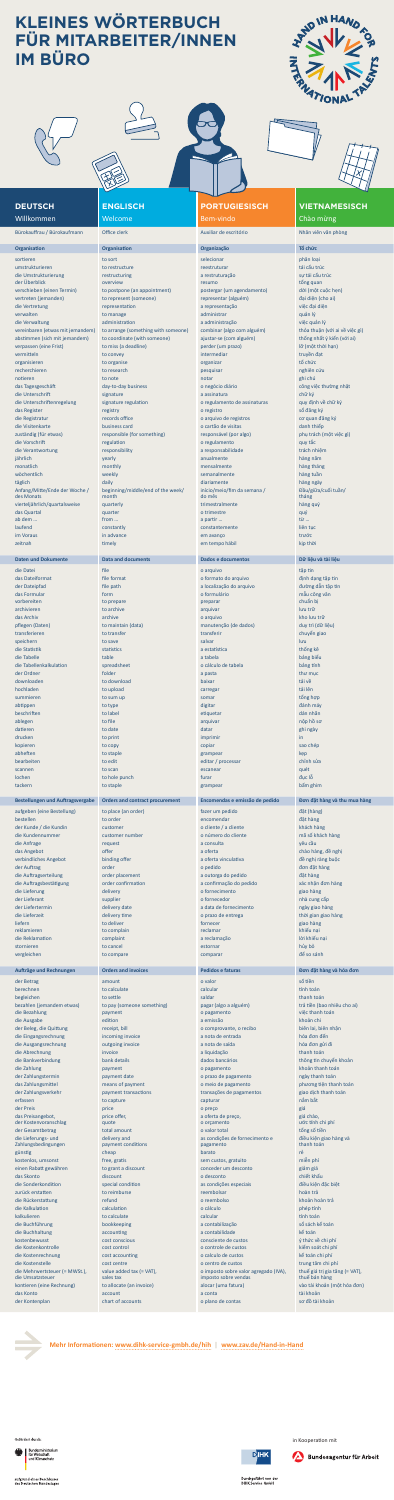## **ENGLISCH**

Welcome

der Rechnungseingang invoice receipt o recebimento de faturas việc tiếp nhận hóa đơn in Rechnung stellen to invoice faturar ghi vào hóa đơn ghi vào hóa đơn ghi vào hóa đơn ghi vào hóa đơn ghi vào die Rechnungsnummer invoice number número da fatura số hóa đơn die Steuer tax o imposto tax o imposto tax o imposto tax o imposto tax o imposto tax o imposto tax o imposto t die Steuernummer tax number tax number o número de imposto mã số thuế die Vorsteuer in put tax imput tax imposto prévio thuế đầu vào thuế đầu vào thuế đầu vào thuế đầu vào thuế đầu vào die Leistung performance bis performance die bereikt van die besteht van die besteht van die besteht van die b die Leistungsrechnung performance calculation a fatura de serviços tính toán hiệu suất die Dienstleistung service a prestação de serviços dịch vụ die Gebühr, das Honorar charge, fee a taxa, o honorário lệ phí, hoa hồng die Vorauszahlung prepayment o pagamento prévio khoản trả trước die Reisekostenabrechnung travel expense report o relatório de despesas de viagem báo cáo chi phí đi lại einen Antrag stellen to submit an application submeter uma solicitação nộp đơn sachgerecht appropriate appropriate appropriate appropriado d'úng cách appropriado d'úng cách appropriado d'ún netto thuần thuần thuần thuần thuận thuận thuận thuận thuận thuận thuận thuận thuận thuận thuận thuận thuận th brutto gross bruto gross bruto gross bruto gòp der Buchungsfehler booking error booking error o erro contábil booking error booking error o error o erro contábil l $\tilde{0}$ i vào sổ das Saldo, das Guthaben total, credit o saldo, o crédito só dư, tín dụng die Bilanz balance o balanço sự cân đối bilanzieren die bilanzieren to balance apurar o balanço cân đối that the balanço cân đối that the balance cân đối

## **PORTUGIESISCH**

#### Bem-vindo

## **VIETNAMESISCH** Chào mừng

der Ablauf procedure a sequência (dos temas) tiến trình die Agenda agenda a agenda chương trình họp das Besprechungsprotokoll minutes of the meeting a ata da reunião biên bản cuộc họp briefen to brief informar thông tin ngắn gọn thông tin ngắn gọn thông tin ngắn gọn thông tin ngắn gọn thông tin ngắn gọn thông tin ngắn gọn thông tin ngắn gọn thông tin ngắn gọn thông tin ngắn gọn thông tin ngắn gọn thông das Briefing briefing briefing briefing briefing a instrução cuộc họp để thông tin ngắn gọn die Checkliste checkliste checklist checklist checklist lista de verificação danh sách kiểm tra die Diskussion discussion o debate cuộc thảo luận das Ergebnis resultado kết quản that the construction of the construction of the construction of the construction of the construction of the construction of the construction of the construction of the construction of the c das Gespräch meeting a conversa cuộc họp cuộc họp cuộc họp cuộc họp cuộc họp cuộc họp cuộc họp cuộc họp cuộc họp die Gesprächsnotiz meeting memo o memorando da reunião bản ghi nhớ nội dung cuộc họp der Bericht report o relatório bản báo cáo das Protokoll minutes o protocolo biên bản protokollieren to take minutes based by to take minutes protocolar, registrar em ata ghi biên bản die Präsentation presentation a apresentação bài thuyết trình die Konferenz conference conference a conferência hội nghị TOP (= Tagesordnungspunkt) agenda item item item de agenda item de agenda Đề mục trong chương trình họp terminieren to terminate and to terminate agendar lên lịch hẹn lên lịch hẹn terminate agendar lên lịch hẹn lên der Termin appointment o agendamento cuộc hẹn cuộc hẹn cuộc hẹn cuộc hẹn cuộc hẹn cuộc hẹn cuộc hẹn cuộc hẹn c der Terminkalender appointment calendar o calendário de agendamento sổ ghi lịch hẹn die Dienstreise business trip a viagem de serviço chuyến công tác der Veranstaltungsort venue o local do evento địa điểm tổ chức sự kiện der Empfang reception a reception a reception a recepção la proposa de la proposa de lễ tân die Sitzung session a sessão phiên họp die Tagung conference a conference a conferência conferência conferência cuộc họp cuộc họp cuộc họp cuộc họp c nachbereiten to to follow up acompanhar theo dõistle theo dõistle theo dõistle theo dõistle theo dõistle theo dõi notieren to anotar ghi chú anotar ghi chú anotar ghi chú anotar ghi chú anotar ghi chú anotar ghi chú anotar g die Anmeldebestätigung registration confirmation confirmation confirmação de registro xác nhận đăng ký die Anmeldung registration o registro việc đăng ký anmelden (jemanden) to register (someone) registrar (alguém) đăng ký (cho ai đó) cancelar (um compromisso, uma reunião) einladen to invite convidar mòi divite convidar mòi divite convidar mòi divite convidar mòi divite convidar mò bestätigen to confirm to confirmar xác nhận xác nhận xác nhận xác nhận xác nhận xác nhận xác nhận xác nhận xác nhận koordinieren to coordinate coordenar diều phối to coordenar điều phối to coordenar điều phối reservieren to to reserve to reserve and to reservar and the reservar to reservar and the dặt chỗ trước planen to plan planejar lập kế hoạch to plan planejar lập kế hoạch that planejar lập kế hoạch trong that the b

| invoice receipt          | o recebimento de faturas          | việc tiếp |
|--------------------------|-----------------------------------|-----------|
| to invoice               | faturar                           | ghi vào   |
| invoice number           | número da fatura                  | số hóa d  |
| tax                      | o imposto                         | thuế      |
| tax number               | o número de imposto               | mã số th  |
| input tax                | imposto prévio                    | thuế đầ   |
| performance              | o desempenho                      | hiệu suá  |
| performance calculation  | a fatura de serviços              | tính toá  |
| service                  | a prestação de serviços           | dịch vụ   |
| charge, fee              | a taxa, o honorário               | lệ phí, h |
| prepayment               | o pagamento prévio                | khoản t   |
| travel expense report    | o relatório de despesas de viagem | báo cáo   |
| to submit an application | submeter uma solicitação          | nộp đơr   |
| appropriate              | apropriado                        | đúng cá   |
| net                      | liquido                           | thuần     |
| gross                    | bruto                             | gộp       |
| booking error            | o erro contábil                   | lỗi vào s |
| total, credit            | o saldo, o crédito                | số dư, ti |
| balance                  | o balanço                         | sự cân d  |
| to balance               | apurar o balanço                  | cân đối   |
| to check                 | verificar                         | kiểm tra  |
|                          |                                   |           |

#### **Meetings, Termine und Veranstaltungen**

**Meetings, appointments** 

**and events**

#### **Reuniões, compromissos e eventos**

#### **Các cuộc họp, cuộc hẹn và sự kiện**

die Ablage filing filing o arquivo xếp hồ sơ xếp hồ sơ xếp hồ sơ xếp hồ sơ xếp hồ sơ xếp hồ sơ xếp hồ sơ xếp hồ die Akte file o arquivo hồ sơ hồ sơ thành thành thành thành thành thành thành thành thành thành thành thành th der Aktenordner document folder a pasta de arquivo bìa lưu hồ sơ (cứng) die Mappe folder folder pasta bìa lưu hồ sơ (mềm) như thành thành thành thành thành thành thành thành thành thành thành thành thành thành thành thành thành thành thành thành thành thành thành thành thành thành thành thành der Bildschirm screen o monitor màn hình die Maus mouse o mouse con chuột die Tastatur keyboard o teclado bàn phím

absagen (einen Termin, ein Meeting)

to cancel (an appointment,

a meeting)

hủy bỏ (một cuộc hẹn, một cuộc họp)

#### **Im Büro / Am Schreibtisch**

**In the office / at the desk**

#### **No escritório / na escrivaninha**

#### **Trong văn phòng / tại bàn làm việc**

|                                          | telephone                                         | o telefone                                | diên thoai                                |
|------------------------------------------|---------------------------------------------------|-------------------------------------------|-------------------------------------------|
| das Büromaterial                         | office supplies                                   | o material de escritório                  | văn phòng phẩm                            |
| der Stift<br>der Block                   | pencil<br>notepad                                 | o lápis<br>o bloco de notas               | cây bút<br>tập giấy                       |
| das Papier                               | paper                                             | o papel                                   | giấy                                      |
| das Klebeband                            | sticky tape                                       | a fita adesiva                            | cuộn băng keo                             |
| der Klebestift                           | glue stick                                        | a cola em bastão                          | keo dính                                  |
| die Haftnotizen                          | sticky                                            | postite                                   | giấy ghi chú có dải keo dính              |
| $(= Post-It)$                            | (Post-It) notes                                   |                                           | $(= Post-It)$                             |
| die Büroklammer                          | paperclip                                         | clips                                     | cái kẹp giấy                              |
| die Klarsichtfolie                       | cling film                                        | folha transparente                        | bìa trong suốt<br>dụng cụ dập ghim        |
| der Tacker<br>der Locher                 | stapler<br>hole punch                             | o grampeador<br>o furador                 | dụng cụ bấm lỗ                            |
| der Drucker                              | printer                                           | a impressora                              | máy in                                    |
| die Etikette                             | label                                             | a etiqueta                                | nhãn                                      |
| der Stempel                              | stamp                                             | o carimbo                                 | con dấu                                   |
|                                          |                                                   |                                           |                                           |
| <b>Briefe und E-Mails</b>                | <b>Letters and emails</b>                         | Cartas e e-mails                          | Thư tín và email                          |
| senden (jemandem etwas)                  | to send (something to someone)                    | enviar (algo para alguém)                 | gửi (cái gì cho ai)                       |
| die Zusendung                            | delivery, mailing                                 | o envio                                   | việc gửi                                  |
| der Absender                             | sender                                            | o remetente                               | người gửi                                 |
| die Adresse                              | address                                           | o endereço                                | địa chỉ                                   |
| der Adressat                             | addressee                                         | o endereçado                              | người nhận                                |
| der Empfänger                            | recipient                                         | o recebedor                               | người nhận                                |
| das Anschreiben                          | cover letter                                      | a correspondência<br>o título             | thư<br>lời chào                           |
| die Anrede<br>die Anlage (im Brief /     | title<br>attachment (in a letter /                | o anexo (à carta /                        | dính kèm (trong thư /                     |
| in einer E-Mail)                         | email)                                            | em um e-mail                              | trong email)                              |
| die Grußformel                           | salutation                                        | a saudação                                | quy tắc chào hỏi                          |
| der Verteiler                            | distributor                                       | o distribuidor                            | người phân phối                           |
| die Rundmail                             | circular mail                                     | a circular                                | thư gửi toàn nhóm                         |
| der Serienbrief                          | serial letter                                     | a carta em série                          | thư hàng loạt                             |
| die Betreffzeile                         | subject line                                      | o título                                  | dòng chủ đề                               |
| die Signatur<br>vertraulich              | signature<br>confidential                         | a assinatura<br>confidencial              | chữ ký<br>bí mât                          |
| das Postfach                             | mailbox                                           | a caixa postal                            | hộp thư                                   |
| der Posteingang                          | inbox                                             | a caixa de entrada                        | hộp thư đến                               |
| der Postausgang                          | outbox                                            | a caixa de saída                          | hộp thư đi                                |
| die Postbearbeitung                      | mail processing                                   | o processamento de correspondência        | xử lý thư                                 |
| der Briefumschlag                        | envelope                                          | o envelope                                | phong bì                                  |
| die Versandtasche                        | post bag                                          | a bolsa de correio                        | túi bưu phẩm                              |
| die Briefmarke                           | stamp                                             | o selo                                    | tem                                       |
| das Porto                                | postage                                           | a postagem                                | bưu phí                                   |
| das Datum                                | date                                              | a data                                    | ngày                                      |
| weiterleiten                             | to forward                                        | encaminhar                                | chuyển tiếp                               |
| adressieren                              | to address                                        | endereçar                                 | ghi địa chỉ                               |
| frankieren<br>kuvertieren                | to apply postage<br>to place in an envelope       | selar<br>envelopar                        | dán tem<br>bỏ vào một phong bì            |
|                                          |                                                   |                                           |                                           |
| <b>Telefonanrufe</b>                     | <b>Phone calls</b>                                | <b>Chamadas telefônicas</b>               | Điện đàm                                  |
| der Anruf                                | call                                              | a chamada                                 | cuộc gọi                                  |
| das Telefonat                            | phone call                                        | o telefonema                              | cuộc gọi điện thoại                       |
| (= Telefongespräch)                      | (= telephone conversation)                        |                                           | (= cuộc trò chuyện qua điện thoại)        |
| telefonieren (mit jemandem)              | to make a phone call (to someone)                 | telefonar                                 | điện thoại (cho ai)                       |
| die Telefonkonferenz                     | conference call                                   | a teleconferência                         | hội nghị qua điện đàm                     |
| der Anrufbeantworter (= AB)              | answering machine                                 | a secretária eletrônica                   | máy trả lời tự động (= AB)                |
| besetzt                                  | occupied                                          | ocupado                                   | điện thoại bận                            |
| die Durchwahl                            | extension                                         | a extensão / ramal                        | số mở rộng                                |
|                                          |                                                   |                                           |                                           |
| durchstellen                             | to put through                                    | passar a chamada                          | nối máy                                   |
| erreichen<br>(jemanden unter der Nummer) | to reach<br>(someone at the number)               | falar com alguém<br>(no número)           | tiếp cận<br>(ai theo số điện thoại)       |
| erteilen (Auskunft)                      | to give (information)                             | dar (informação)                          | cung cấp (thông tin)                      |
| zurückrufen                              | to call back                                      | retornar chamada                          | gọi lại                                   |
| hinterlassen (eine Nachricht)            | to leave (a message)                              | deixar (recado)                           | để lại (lời nhắn)                         |
| der Gesprächspartner /                   | interlocutor                                      | o interlocutor                            | người đối thoại                           |
| die Gesprächspartnerin                   |                                                   |                                           |                                           |
| der Rückruf                              | call back                                         | o chamada de retorno                      | cuộc gọi lại<br>câu hỏi lại               |
| die Rückfrage                            | enquiry                                           | o esclarecimento (após uma conversa)      |                                           |
| Personaltätigkeiten / Verträge           | <b>Personnel activities / contracts</b>           | Atividades pessoais / contratos           | Công tác nhân sự / hợp đồng               |
| die Personalverwaltung                   | personnel administration                          | a administração de pessoal                | quản lý nhân sự                           |
| die Personalakte                         | personnel file                                    | arquivo do funcionário                    | hồ sơ nhân sư                             |
| der Vertrag                              | contract                                          | o contrato                                | hợp đồng                                  |
| die Vertragslaufzeit                     | contract period                                   | a vigência do contrato                    | thời hạn hợp đồng                         |
| abschließen (einen Vertrag)              | to conclude (a contract)                          | celebrar                                  | ký kết (một hợp đồng)                     |
| verlängern                               | to extend                                         | prorrogar                                 | gia hạn                                   |
| unterschreiben                           | to sign                                           | assinar                                   | ký tên                                    |
| unterzeichnen                            | to sign                                           | firmar                                    | ký tên                                    |
| überweisen<br>die Überweisung            | to transfer<br>transfer                           | remeter<br>a transferência / tranferir    | chuyển khoản                              |
| tariflich                                | tariff                                            | tarifário                                 | việc chuyển khoản                         |
| das Entgelt                              | remuneration                                      | a renumeração                             | theo Thỏa thuận tập thể<br>thù lao        |
| die Bewerbung                            | application                                       | a candidatura                             | đơn xin việc                              |
| das Bewerbungsgespräch                   | interview                                         | a entrevista de trabalho                  | phỏng vấn xin việc                        |
| das Eintrittsdatum /                     | date of entry /                                   | a data de entrada /                       | ngày gia nhập /                           |
| das Austrittsdatum                       | exit                                              | data da saída                             | thôi việc                                 |
| die Einsatzplanung                       | deployment planning                               | o planejamento de aplicação               | kế hoạch phân công nhân sự                |
| das Arbeitszeugnis                       | job reference                                     | a referência de trabalho                  | giấy chứng nhận công tác                  |
| Stellenanzeige schreiben<br>die Mahnung  | to write a job advertisement<br>warning, reminder | redigir anuncio de emprego<br>advertência | viết quảng cáo tuyển dụng<br>lời nhắc nhở |
| abmahnen (jemanden)                      | to warn (someone)                                 | advertir (alguém)                         | cảnh cáo (ai)                             |
| die Kündigung                            | termination                                       | a rescisão                                | đơn xin nghỉ việc                         |
| kündigen                                 | to terminate                                      | rescindir / demitir                       | nghỉ việc                                 |
|                                          |                                                   |                                           |                                           |
| Lager / Lieferungen                      | <b>Warehouse / deliveries</b>                     | <b>Estoque / fornecimentos</b>            | Nhà kho / giao hàng                       |
| der Bestand                              | stock                                             | o estoque                                 | hàng có sẵn trong kho                     |
| das Inventar                             | inventory                                         | o inventário                              | danh sách kiểm kê                         |
| die Inventur                             | stocktaking                                       | o inventário                              | việc kiểm kê                              |
| die Investition                          | investment                                        | o investimento                            | việc đầu tư                               |
| der Lagerbestand<br>das Material         | stock<br>material                                 | o estoque<br>o material                   | hàng có sẵn trong kho<br>vật liệu         |
| die Materialkosten                       | material costs                                    | os custos de material                     | chi phí vật liệu                          |
| der Lieferschein                         | delivery note                                     | a nota de fornecimento                    | phiếu giao hàng                           |
| die Nachfrage                            | demand                                            | a demanda                                 | nhu cầu                                   |
| die Genehmigung                          | approval                                          | a autorização                             | sự chấp thuận                             |
| das Sortiment                            | range                                             | o sortimento                              | loai                                      |
| der Umsatz                               | sales                                             | o faturamento                             | doanh thu                                 |
| der Transport                            | transport                                         | o transporte                              | việc vận chuyển                           |
| die Waren                                | goods                                             | as mercadorias                            | hàng hóa                                  |
| die Vereinbarung<br>der Wettbewerb       | agreement<br>competition                          | o acordo<br>a concorrência                | việc thỏa thuận<br>sự cạnh tranh          |

**Quelle:** Mit freundlicher Genehmigung vom NETZWERK Unternehmen integrieren Flüchtlinge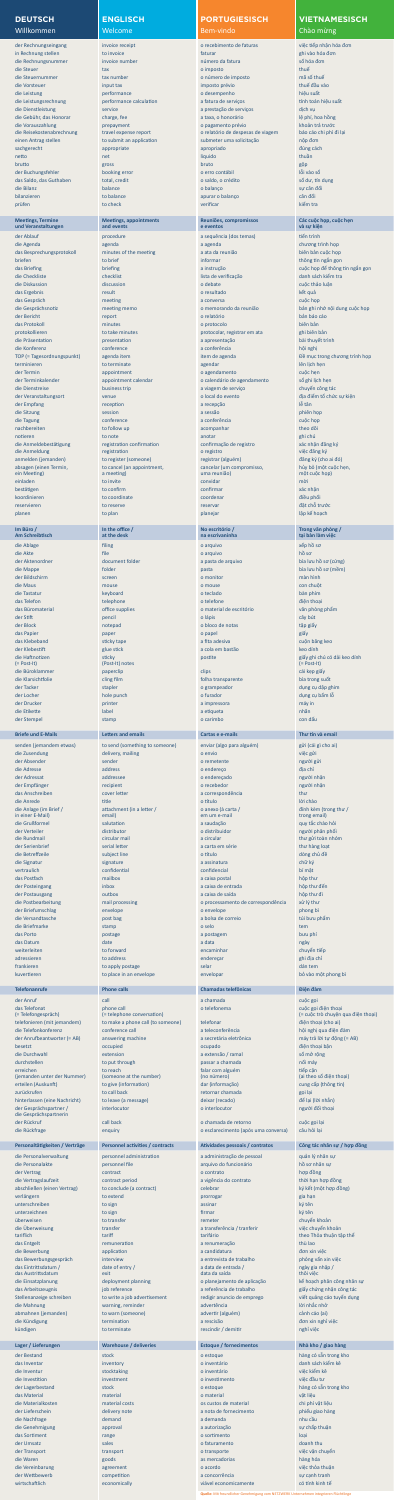## **ENGLISCH**

## **PORTUGIESISCH** Bem-vindo

das technische Regelwerk Technical policy regulamento técnico Quy định kỹ thuật

## **VIETNAMESISCH** Chào mừng

Welcome **Unterlagen Documentation Documentação Tài liệu** das Aufmaß Measurement medição Đo đạc die DIN-Normen **DIN DIN NORTHER DIN 1999 DIN DIN DIN DIN** Normas DIN Normas DIN Tiêu chuẩn DIN die Dokumentation Documentation documentação Tài liệu das Messprotokoll Measurement records protocolo de medição Giao thức đo lường der Nachweis Proof comprovante Bằng chứng die Pläne Planos Planos Planos Planos Planos Planos Planos Planos Planos Planos Planos Planos Planos Planos Pl das Prüfprotokoll Testing records protocolo de testes Giao thức thử nghiệm

die Herstellervorschriften Manufacturer's guidelines diretrizes do fabricante Hướng dẫn của nhà sản xuất

## **DEUTSCH Willkommen**

die Richtlinien Nguyên tắc Guidelines directrizes diretrizes Nguyên tắc Nguyên tắc Angliche Handelines Nguyên tắc

#### **Arbeitsorganisation Work organisation Organização de trabalho Tổ chức công việc**

die Arbeitnehmerüberlassung Labour leasing emprego temporário Cho mượn nhân công der Ausbilder Trainer Trainer treinador treinador treinador Giáo viên dạy nghề die Auszubildende **Errainee Errainee estagiário estagiário** Học viên học nghề der Bauleiter Construction manager and gerente de obra Quản đốc xây dựng der Bereichsleiter **Area manager** Area manager gerente de área Quản lý bộ phận der betriebstechnische Leiter Operational manager gerente operacional Quản lý kỹ thuật die Elektrofachkraft Electrical specialist Electrical specialist eletricista especialista Thợ điện chuyên nghiệp der Elektrofachmann Electrical specialist eletricista especialista Thợ điện chuyên nghiệp das Elektrohandwerk Electrical work trabalho elétrico Công trình điện der Elektromonteur Electrical installer instalador elétrico Thợ lắp đặt điện der Elektroniker Electrician Electrician eletricista eletricista Kỹ thuật viên điện tử der Elektroprüfer Electrical inspector inspetor eletricista Thợ kiểm tra điện der Fachbetrieb Specialist company empresa especializada Công ty chuyên nghiệp der Geschäftsführer Managing director administrador administrador Giám đốc điều hành der Glasfasermonteur Fibre optic installer montado de fibra de vidro Bộ điều chỉnh sợi quang der Helfer Assistant Assistant assistente Phụ tá thường that the Phụ tá thường that the Phụ tá thường that the der Leiharbeiter Temporary employee trabalhador temporário Công nhân tạm thời der Meister Foreman mestre Thợ cả der Monteur installer montador thợ lắp đặt der Projektleiter **Eropect manager** Project manager gerente de projetos Quản lý dự án der Teamleiter Team leader gerente de equipe Trưởng nhóm der Techniker Technician técnico Kỹ thuật viên técnico Kỹ thuật viên técnico Kỹ thuật viên técnico Kỹ thuật viê der Termin Appointment Appointment agendamento Cuộc hẹn Cuộc hẹn Cuộc hẹn Appointment agendamento Cuộc hẹn Cuộc hẹn die verantwortliche Elektrofachkraft Responsible electrical specialist especialista eletricista responsável Thợ điện chuyên trách die Zeitarbeit Temporary employment trabalho temporário Công việc tạm thời

## **Arbeitsorte Places of work Locais de trabalho Nơi làm việc**

der Außenbereich Exterior area and Exterior area and Externa Externa Externa Externa Externa Externa Khu vực ngoài trời

die Durchgangsprüfung Continuity check teste de passagem Kiểm tra tính liên tục die Errichtung Construction construção Sự thành lập die Ferndiagnose Remote diagnosis diagnóstico remoto Việc chẩn đoán từ xa die Fernwartung Remote maintenance manutenção remota Việc bảo trì từ xa die Funktionsprüfung Functional check teste funcional Việc kiểm tra chức năng das Gewindeschneiden Thread cutting corte de rosca Cắt ren die Inbetriebnahme Commissioning comissionamento Việc vận hành thử máy inspizieren Inspecting inspecting inspecting inspection inspection inspection of the Giám sát kiểm tra installieren Installieren Installing installieren Instalação exposta Cài đặt die Instandhaltung Maintenance manutenção Việc bảo trì die Isolationsprüfung Isolation testing teste de isolamento Việc kiểm tra cách điện

| der Boden                 | Floor                        | chão                                | Sàn nhà                       |
|---------------------------|------------------------------|-------------------------------------|-------------------------------|
| das Dachgeschoss          | Top floor                    | sótão                               | Tầng áp mái                   |
| die Decke                 | Roof                         | teto                                | Trần nhà                      |
| der Einbauort             | Place of installation        | local de instalação                 | Vị trí xây dựng               |
| das Erdgeschoss           | <b>Ground floor</b>          | andar térreo                        | Tầng trệt                     |
|                           |                              |                                     |                               |
| die Etage                 | Floor                        | andar                               | Tầng, lầu                     |
| das Gebäude               | <b>Building</b>              | prédio                              | Tòa nhà                       |
| der Innenbereich          | Interior area                | área interior                       | Khu vực trong nhà             |
| der Keller                | Cellar                       | porão                               | Tầng hầm                      |
| das Obergeschoss          | Floor                        | piso superior                       | Tầng một / lầu hai            |
| die Wand                  | Wall                         | parede                              | Tường                         |
|                           |                              |                                     |                               |
| <b>Arbeitsmaterial</b>    | <b>Work material</b>         | <b>Material de trabalho</b>         | Vật liệu làm việc             |
| die Abdeckung             | Cover                        | cobertura                           | Việc che phủ                  |
| der Aufputz               | <b>Exposed fitting</b>       | instalação exposta                  | Bộ phận gắn nổi               |
| das Betriebsmittel        | Equipment                    | equipamento                         | Trang thiết bị                |
| die Bügelschelle          | <b>Bolt clamp</b>            | braçadeira de arco                  | Kęp khung / Kęp ống           |
| die Datendose             | Data outlet                  | saída                               | Ố cắm dữ liệu                 |
| der Draht                 | Wire                         | fio                                 | Dây điện                      |
|                           |                              |                                     |                               |
| der Dübel                 | Rawlplug                     | bucha                               | Tắc-kê                        |
| der Elektroherd           | <b>Electrical stove</b>      | fogão elétrico                      | Bếp điện                      |
| das Gehäuse               | <b>Housing</b>               | carcaça                             | Vỏ                            |
| die Haushaltsgeräte       | <b>Household items</b>       | eletrodomésticos                    | Đồ gia dụng                   |
| das Installationsrohr     | Installation tube            | tubo instalador                     | Ống lắp đặt                   |
| das Kabel                 | Cable                        | cabo                                | Dây cáp                       |
| der Kabelbinder           | Cable binder                 | braçadeira                          | Dây cột cáp                   |
| der Kabelkanal            | Cable channel                | canal de cabo                       | Rãnh đặt cáp                  |
| der Kabelleiter           | Cable guide                  | guia de cabo                        | Ông dẫn hướng cáp             |
| die Klemme                | <b>Terminal</b>              | terminal                            |                               |
|                           |                              |                                     | Kep                           |
| die Leitungsführung       | Wire guide                   | conduíte                            | Rãnh định tuyến đường dây     |
| das Leitungsverlegesystem | Wire laying system           | sistema de instalação de fios       | Hệ thống đặt cáp              |
| die Leuchte               | Light                        | <b>luminária</b>                    | Đèn                           |
| der Lichtschalter         | Light switch                 | interruptor                         | Công tắc đèn                  |
| das Rohr                  | <b>Tube</b>                  | tubo instalador                     | Õng                           |
| der Schalter              | Switch                       | interruptor                         | Công tắc                      |
| die Schraube              | <b>Screw</b>                 | parafuso                            | Vít                           |
| der Sensor                | Sensor                       | sensor                              | Cảm biến                      |
| die Steckdose             | Socket                       | tomada                              | Ổ cắm                         |
| der Stecker               | Plug                         | plugue                              | Phích cắm                     |
| die Trasse                | <b>Transmission route</b>    | linha                               | Đường truyền                  |
|                           |                              |                                     |                               |
| der Trennsteg             | Separation piece             | peça separadora                     | Dải phân cách                 |
| der Unterputz             | <b>Concealed fitting</b>     | reboco embutido                     | Bộ phận gắn chìm              |
| der Verteiler             | <b>Distributor</b>           | distribuidor                        | Bộ chia điện                  |
| <b>Werkzeuge</b>          | <b>Tools</b>                 | <b>Ferramentas</b>                  | Công cụ                       |
|                           |                              |                                     |                               |
| das (Cutter-)Messer       | <b>Stanley knife</b>         | faca                                | Dao (cắt)                     |
| das Abisolierwerkzeug     | <b>Isolation tool</b>        | ferramenta de remoção de isolamento | Dụng cụ tước vỏ dây điện      |
| der Bohrhammer            | Hammer drill                 | britadeira                          | Máy khoan có chế độ khoan búa |
| die Bohrmaschine          | <b>Drill</b>                 | furadeira                           | Máy khoan                     |
| die Hebebühne             | <b>Raising platform</b>      | plataforma elevadora                | Thiết bị nâng                 |
| die Kabeltrommel          | Cable drum                   | bobina de cabo                      | Ru-lô cáp                     |
| das Messgerät             | <b>Measuring device</b>      | medidor                             | Thiết bi đo                   |
| der Schraubendreher       | Screwdriver                  | chave de fenda                      | Tuốc nơ vít                   |
| das Spleißgerät           | <b>Splicing tool</b>         | equipamento de entrançadora         | Thiết bị nối cáp              |
| die Wasserwaage           | Spirit level                 | nível                               | Máy thủy chuẩn / Thước thủy   |
| die Werkzeugtasche        | <b>Tool bag</b>              | bolsa de ferramental                | Túi công cụ                   |
| der Zollstock             | Metre stick                  | metro                               | Thước gấp                     |
|                           |                              |                                     |                               |
| <b>Prozesse</b>           | <b>Processes</b>             | <b>Processos</b>                    | <b>Quy trình</b>              |
| analysieren               | Analyse                      | análise                             | Phân tích                     |
| die Anlagen fertigen      | <b>Manufacturing systems</b> | manufaturar sistemas                | Sản xuất hệ thống             |
| die Beratung              | <b>Advising</b>              | consultoria                         | Việc tư vấn                   |
| die Beschriftung          | Labelling                    | etiquetagem                         | Việc ghi nhãn                 |
| bohren                    | <b>Drilling</b>              | furar                               | Khoan                         |
|                           |                              | sistema de diagnóstico              | Hệ thống chẩn đoán            |
| das Diagnosesystem        | Diagnosis system             |                                     |                               |

der Durchbruch Breakthrough **Breakthrough ruptura Dột phá ruptura** Đột phá

# **KLEINES WÖRTERBUCH FÜR MITARBEITER/INNEN IN DER ELEKTROBRANCHE**





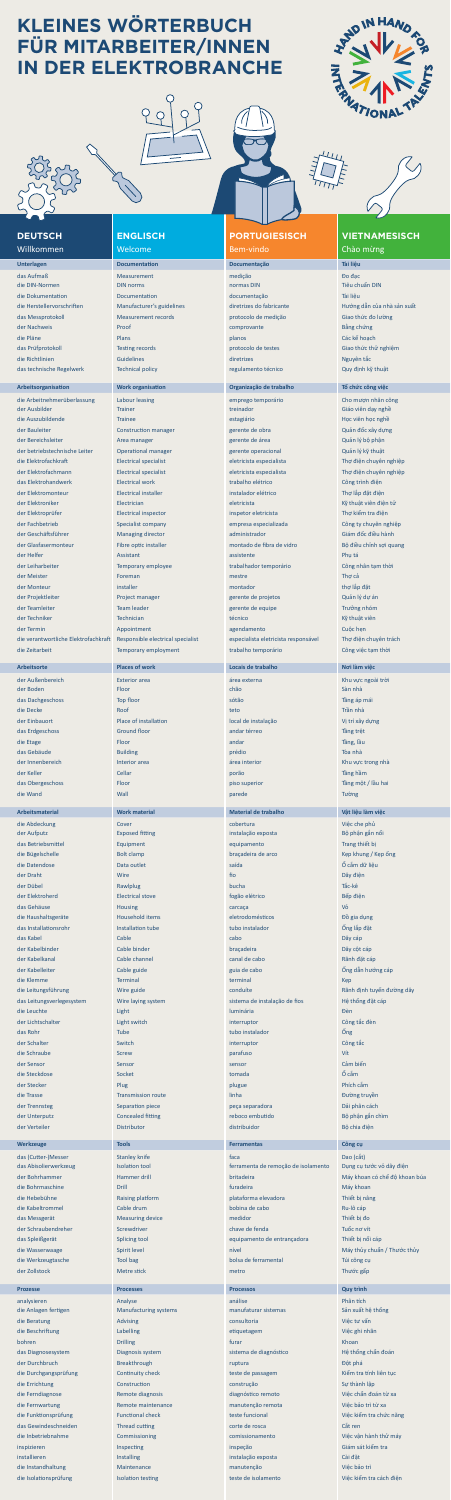## **ENGLISCH**

#### Welcome

die Kabelverlegung Cable laying instalação de cabos Việc đặt cáp die Kernbohrung Core drilling perfuração de núcleo Khoan lõi die Kommunikation Communication comunicação Sự giao tiếp konfigurieren Configuration configuração Cấu hình messen Measuring Measuring medir and the medir of the medir of the bolubing of the bolubing of the bolubing of montieren Installing montar L<del>ắp ráp, lắp đặt l</del>ắp ráp, lắp đặt l paramentieren Parametrising paramentar Tham số hóa planen Planning planejar Lập kế hoạch planejar Lập kế hoạch planejar Lập kế hoạch planejar Lập kế hoạch l programmieren Programming programar Lập trình prüfen Testing Testing testar / ensaiar Kiểm transmission (Kiểm tra die Qualitätssicherung Quality assurance garantia da qualidade Việc đảm bảo chất lượng reparieren Repairing Repairing Repairing Repairing Repairing Repairing Repairing Repairing Repairing Repairing sägen Sawing Sawing Sawing Sawing Sawing Sawing Sawing Sawing Sawing Sawing Sawing Sawing Sawing Sawing Sawing schlitzen Slicing fender Rạch senken Sinking Sinking baixar Hạ xuống Hạ xuống Hạ xuống Hạ xuống Hạ xuống Hạ xuống Hạ xuống Hạ xuống Hạ xuống der Service Service Service Service Service service serviço Service Service Service Service Service Service Se die Sichtprüfung Visual inspection teste visual Kiểm tra bằng mắt stemmen Stemming encalcar Duce of the Stemming encalcar Duce of the Stemmen Duce of the Stemming encalcar Duce steuern Controlling Controlling Controlling Controlar Controlar Diều khiển testen testar / ensaiar Thử nghiệm Thử nghiệm Thử nghiệm Thử nghiệm Thử nghiệm Thử nghiệm Thử nghiệm die Wartung Naintenance Maintenance manutenção Niệc bảo trì die Zeichnung and Bản vẽ Drawing Drawing Drawing desenho Bản vẽ Drawing Drawing Drawing Drawing Drawing Drawing

## **PORTUGIESISCH**

## Bem-vindo

## **VIETNAMESISCH** Chào mừng

#### **Elektrotechnik Electrical technology Tecnologia elétrica Kỹ thuật điện**

der Abschaltstrom Breaking current corrente de ruptura Dòng điện cắt Electromagnetic compatibility

die elektromagnetische Verträglichkeit

die Baustromanlage Site power supply facility sistema de energia de construção Hệ thống điện công trường der Bemessungsstrom Rated current corrente nominal Dòng điện định mức der Blitzschutz Lightning protection para-raios Việc chống sét der Blitzstromableiter Lightning current arrester protetor de corrente de raio Cột chống sét Cosinus Cosine Cosine Cosine Cosine Cosine Cosine Cosine Cosine Cosine Cosine Cosine Cosine Cosine Cosine Cosine Cosine Cosine Cosine Cosine Cosine Cosine Cosine Cosine Cosine Cosine Cosine Cosine Cosine Cosine Cosine Cosi die Drehfeldmessung Rotating field measurement medição de campo rotativo Đo trường quay compatibilidade eletromagnética Khả năng tương thích điện từ die Elektroverteilung Electrical distribution distribuição elétrica Sự phân phối điện die Erprobung Test teste Cuộc thử nghiệm Test teste Cuộc thử nghiệm Test teste Cuộc thử nghiệm Test teste Cuộc thử nghiệm der Ersatzstrom Replacement energy corrente de substituição Dòng điện thay thế der Fehlerstrom Residual current corrente de fuga Dòng điện lỗi die Fehlerstrommessung Residual current measurement medição de corrente de fuga Đo dòng điện lỗi die Fehlerstromprüfung Residual current test teste de corrente de fuga Kiểm tra dòng điện lỗi das Feld Field Field Campo Campo Campo Campo Campo Campo Campo Campo Campo Campo Campo Campo Campo Campo Campo die Funktionserde Functional earth terra funcional earth terra funcional chức năng nối đất der Gleichstrom Direct current corrente contínua Dòng điện một chiều die Installationszone Installation zone zona de instalação Khu vực lắp đặt die Isolationsfehler Insulation defect falha de isolamento Lỗi cách điện die Isolationsmessung Insulation measurement medição d isolamento Đo cách điện der Isolationswiderstand Insulation resistance resistencia de isolamento Điện trở cách điện der Isolierung **Insulation** insulation isolamento cách điện / Vật liệu cách điện / Vật liệu cách điện der Kabelschaden Cable damage cabo danificado entre el cabo danificado entre el estable danificado entre el es die Kennfarbe Colour code cor de identificação Màu nhận dạng die Kompatibilität Compatibility compatibilidade Khả năng tương thích der Kurzschluss Short circuit Curto circuit curto circuito Ngắn mạch der Kurzschlussstrom Short circuit current corrente de curto circuito Dòng điện ngắn mạch die Leistung Energy energia Công suất that control and the control of the control of the control of the công suất die Leiter (= als Kabelelement) Conductor condutor Dây dẫn (= thành phần của cáp) der Leiterquerschnitt Conductor cross section seção transversal de condutor Mặt cắt dây dẫn die Leitung Conduit Conduit conduction and conductor Conductor Conduction Conduction Conduction Conduction Dur der Leitungsschutzschalter Circuit breaker interruptor de proteção de condutor Bộ ngắt mạch das Leuchtmittel **Lighting in the Lighting in the Lighting** in the Lighting in the Lighting in the Lighting in th der Neutralleiter Neutral conductor conduite neutro Dây dẫn trung tính die Schaltungsunterlagen Circuit documents documentos de circuito Tài liệu về mạch die Schleifenimpedanz Loop impedance impedância de arraste Trở kháng vòng lặp

| die Schutzerdung                                                 | Protective earthing                    | aterramento de proteção                                          | Nối đất bảo vệ                                               |
|------------------------------------------------------------------|----------------------------------------|------------------------------------------------------------------|--------------------------------------------------------------|
| der Schutzleiter                                                 | Earth wire                             | condutor de proteção                                             | Dây dẫn bảo vệ                                               |
| die Selektivität                                                 | Selectivity                            | seletividade                                                     | Lựa chọn thiết bị điện                                       |
| die Sicherung                                                    | Fuse                                   | fusível                                                          | Cầu chì                                                      |
| das Sicherungselement                                            | <b>Fuse element</b>                    | elemento de proteção                                             | Phần tử cầu chì                                              |
| die Spannung                                                     | Voltage                                | voltagem                                                         | Điện áp                                                      |
| die Steuerung                                                    | Control                                | controle                                                         | Điều khiển                                                   |
| der Strom                                                        |                                        |                                                                  |                                                              |
|                                                                  | Electricity                            | corrente                                                         | Điện năng                                                    |
| der Stromkreis                                                   | <b>Electrical circuit</b>              | circuito elétrico                                                | Mach điện                                                    |
| die Stromversorgung                                              | Power supply                           | suprimento de energia                                            | Nguồn cấp                                                    |
| der Trafo                                                        | <b>Transformer</b>                     | transformador                                                    | Máy biến áp                                                  |
| der Überspannungsableiter                                        | Overvoltage arrester                   | protetor de sobretensão                                          | Bộ chống sét lan truyền                                      |
| der Wechselstrom                                                 | <b>Alternating current</b>             | corrente alternada                                               | Dòng điện xoay chiều                                         |
| der Widerstand                                                   | Resistance                             | resistência de isolamento                                        | Điện trở                                                     |
| Elektromaschinenbau                                              | <b>Electrical machine construction</b> | Construção de máquina elétrica                                   | Kỹ thuật điện cơ khí                                         |
| die Anlage                                                       | System                                 | instalação (maquinário)                                          | Hệ thống                                                     |
| der Antrieb                                                      | <b>Drive</b>                           | acionamento                                                      | Truyền động                                                  |
| das automatisierte System                                        | <b>Automated system</b>                | sistema automatizado                                             | Hệ thống tự động                                             |
| die Energieeffizienz                                             | <b>Energy efficiency</b>               | eficiência energética                                            | Hiệu suất năng lượng                                         |
| die Maschine                                                     | Machine                                | máquina                                                          | Máy móc                                                      |
| der Motor                                                        | Engine                                 | motor                                                            | Động cơ                                                      |
|                                                                  |                                        |                                                                  |                                                              |
| <b>Informationstechnik</b>                                       | <b>Information technology</b>          | Técnica da informação                                            | Công nghệ thông tin                                          |
| das Breitband                                                    | <b>Broadband</b>                       | banda larga                                                      | Băng thông rộng                                              |
| das Datennetz                                                    | Data network                           | rede de dados                                                    | Mạng dữ liệu                                                 |
| der Datenverteilerschrank                                        | Data distributor cupboard              | painel de distribuição de dados                                  | Tủ phân phối dữ liệu                                         |
| das Funksignal                                                   | Radio signal                           | sinal de radio                                                   | Tín hiệu vô tuyến                                            |
| die Glasfaser                                                    | Fibre optic                            | fibra de vidro                                                   | Sợi thủy tinh                                                |
| der Lichtwellenleiter                                            | Optical fibre                          | fibra ótica                                                      | Cáp quang                                                    |
| das Netzwerk                                                     | <b>Network</b>                         | rede                                                             | Mạng                                                         |
| das Netzwerkkabel                                                | Network cable                          | cabo de rede                                                     | Cáp mạng                                                     |
| spleißen                                                         | <b>Splicing</b>                        | entrançar                                                        | Mối nối                                                      |
| die Telefondose                                                  | Telephone socket                       | soquete telefônico                                               | Ô cắm điện thoại                                             |
| die Telekommunikationsendgeräte                                  | <b>Telecommunication end devices</b>   | aparelhos de telecomunicação                                     | Thiết bị đầu cuối viễn thông                                 |
| Gebäudetechnik                                                   | <b>Building technology</b>             | <b>Tecnologia predial</b>                                        | Công nghệ xây dựng                                           |
| die Anschlusstechnik                                             | Component mounting technology          | técnica de conexão                                               | Công nghệ kết nối                                            |
| die Baugruppe                                                    | Module                                 | módulo                                                           | Mô-đun                                                       |
| der Baustromverteiler                                            | Site power supply distributor          | distribuidor de energia na obra                                  | Bộ phân phối điện công trường                                |
| der Beleuchtungsanschluss                                        | Lighting connection                    | conexão de iluminação                                            | Kết nối hệ thống chiếu sáng                                  |
| die Brandschottung                                               | Firewall                               | barreira de proteção                                             | Tường lửa                                                    |
| das Bussystem                                                    | <b>Bus system</b>                      | sistema bus                                                      | Hệ thống bus                                                 |
| die Einspeisung                                                  | <b>Infeed</b>                          | alimentação                                                      | Cung cấp điện năng                                           |
| die Elektroanlage                                                | <b>Electrical system</b>               | sistema elétrico                                                 | Hệ thống điện                                                |
| die Elektroinstallation                                          | <b>Electrical installation</b>         | instalação elétrica                                              | Lắp đặt điện                                                 |
| die Energieversorgung                                            | Energy supply                          | alimentação de energia                                           | Nguồn cấp                                                    |
| der Hausanschlusskasten                                          | House connection box                   | caixa de conexão doméstica                                       | Hộp đấu nối điện trong nhà                                   |
| der Hausanschlussraum                                            | House connection room                  | quarto de conexão doméstica                                      | Phòng đấu nối điện trong nhà                                 |
| der Serverraum                                                   | Server room                            | sala do servidor                                                 | Phòng máy chủ                                                |
| die Steuerung                                                    | Control                                | comando                                                          | Điều khiển                                                   |
| der Technikraum                                                  | <b>Technical room</b>                  | sala técnica                                                     | Phòng kỹ thuật                                               |
| die Trafostation                                                 | <b>Transformer station</b>             | estação de transformador                                         | Trạm biến áp                                                 |
| der Zählerplatz                                                  | Meter panel                            | local do medidor                                                 | Bảng thiết bị đo                                             |
| die Vertretung (Krankheits-/                                     | Person covering someone                | substituição (no sentido de                                      | Việc đại diện (nghỉ ốm / nghỉ phép /                         |
| Urlaubs-/Elternzeitvertretung)<br>vertreten (jemanden) (im Sinne | Cover (somebody)                       | doença / licença parental)<br>substituir (alguém) (no sentido de | nghỉ phép sau sinh)<br>Đại diện cho (ai) (theo nghĩa là nghỉ |
| von Krankheits-/Urlaubs-/<br>Elternzeitvertretung)               |                                        | doença / licença parental)                                       | ốm / nghỉ phép / nghỉ phép sau sinh)                         |

**Genehmigung vom NETZWERK Unternehmen integrieren Flüchtlinger** 



in Kooperation mit



Bundesagentur für Arbeit

Durchgeführt von der<br>DIHK Service GmbH

Gefördert durch:



Bundesministerium<br>für Wirtschaft und Klimaschutz

aufgrund eines Beschlusses<br>des Deutschen Bundestages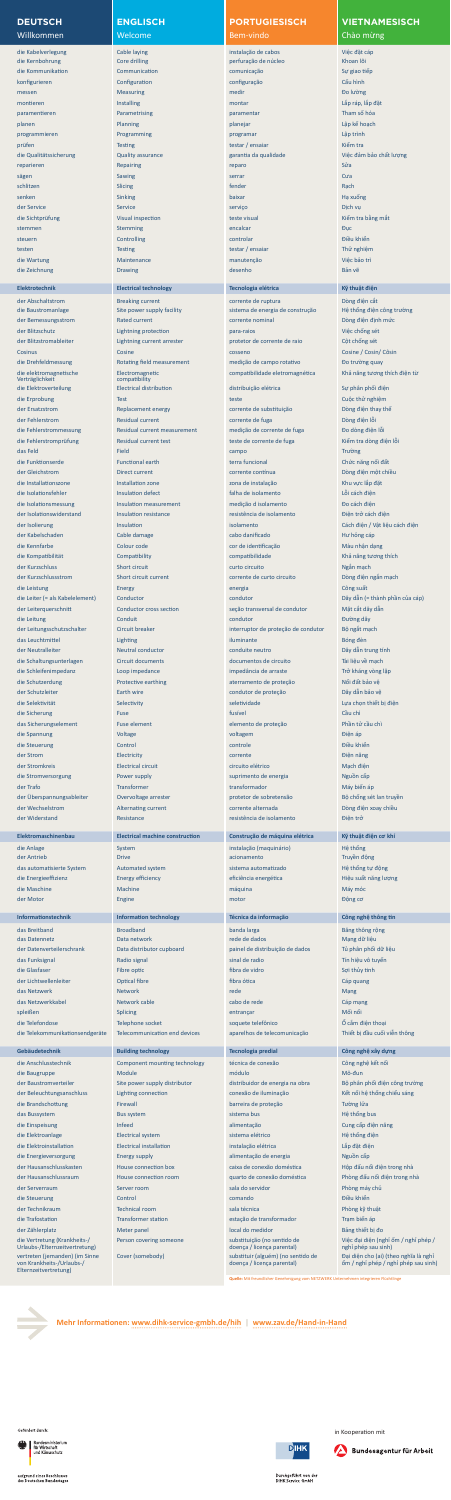das belegte Brötchen Sandwich Sandwich sanduíche Sanduíche Bánh mì kẹp Bánh mì kẹp mit gekochtem Schinken with boiled ham com presunto cozido với giăm bông luộc mit rohem Schinken with uncooked ham com presunto cru com presunto cru với giăm bông sống mit Lachs with salmon com salmão với cá hồi mit Käse von von die von die von die von die von die von die von die von die von die von die von die von die v die Wurstplatte **Assorted cold meat** frios sortidos **Dĩa xúc xích nhiều loại** điệt Wurstplatte **Đ**ĩa xúc xích nhiều loại der gemischte Salat **Mixed salad salada salada mista** Salad salad salad salad trộn salad trộn salad trộn salad trộn

das Brot Bánh mìle ann an Bread ann an Dùbhaidh ann an Dùbhaidh an Dùbhaidh an Dùbhaidh an Dùbhaidh an Dùbhaid das Brötchen, Weckli **Maria Roll pãozinho Bánh mì tròn**, cuộn der Saft (frisch gepresst) Juice (freshly squeezed) suco natural suco natural Nước trái cây (mới vắt) die Milch Milk leite S<mark>ữa Thurstein Milk leite S</mark>ửa Thurstein Nille Sữa Thurstein Nille Sữa Thurstein Sữa Thurstei die Sahne Cream Cream cream cream creme de leite Cream creme de leite Cream creme de leite Cream cream cream c die Corn Flakes Cereals Corn Flakes Bột ngô die Haferflocken Oatmeal aveia Bột yến mạch nhau được thành thất thanh thất thanh thất thất thất thất thất thấ der Joghurt Yoghurt iogurte Sữa chua die Butter aan die Booten Botter man die Botter manteiga boek in die Botter aan die Botter begin die Botter aa der Honig Honey Manus Honey Manus Honey Manus Honey Manus Honey Manus Honey Manus Honey Manus Honey Manus Honey die Marmelade **Jam geleia Múteuse († 18. mart** 1908) waarden die geleia van die Nútrich-Afrikaanse konstantinopl

die Spiegeleier Fried eggs ovos fritos Trứng chiến ốp la mang chiến ốp la mang chiến thành trứng chiến ốp la die gekochten Eier **Boiled eggs over the Boiled eggs** ovos cozidos and the Boiled eggs over the Boiled eggs over the Boiled eggs over the Boiled eggs over the Boiled eggs over the Boiled eggs over the Boiled eggs over the die Rühreier Scrambled eggs ovo mexido California Trứng bác das Omelette nach Bauernart Peasant's omelette omenet omelete camponês Trứng tráng kiểu nông dân

## **ENGLISCH** Welcome

# **Kleine Gerichte Snacks Snacks Refeições leves Refeições leves Món ăn dặm**

# **PORTUGIESISCH**

## Bem-vindo

### **Frühstück Breakfast Breakfast Café da manhã Món ăn sáng**

der Zucker Sugar açúcar Burgar açúcar açúcar açúcar açúcar açúcar açúcar açúcar açúcar açúcar açúcar açúcar aç

## **VIETNAMESISCH** Chào mừng

No top

 $\mathcal{B}_{1}$ 

das Vollkornbort **Michael Müster Wholemeal bread** pão integral pão integral pão integral Bánh mì ngũ cốc nguyên hạt

der Tomatensaft **Tomato juice** suco de tomate suco de tomate suco de tomate suco de tomate Nước ép cà chua die Melone mit Schinken Melon and ham melão com presunto Dưa với giăm bông die Pastete Patentine Patentine Patentine Patentine Patentine Patentine Patentine Patentine Patentine Patentin der geräucherte Lachs Smoked salmon salmão defumado Cá hồi xông khói der Krabbencocktail Crab cocktail coquetel de camarão Cocktail cua

# **Eier Eggs Ovos Món trứng**

#### **Vorspeisen Starters Entradas Món khai vị**

## **Suppen Soups Sopas Món súp**

die Gemüsebrühe Vegetable broth caldo de legumes Nước dùng chay die Kraftbrühe Beef broth Beef broth sopa de carne Nước dùng mặn die Nudelsuppe Noodle Soup sopa de macarrão Súp mì, nui die Fischsuppe Fish Soup Sopa de peixe Súp cá sopa de peixe Súp cá sopa de peixe Súp cá súp cá súp cá súp cá s die Gemüsesuppe Supperventigte Vegetable Soup sopa de legumes Supperventigte Supperventigte Supperventigte Sup die Tomatensuppe Tomato Soup sopa de tomate Súp cà chua sopa de tomate Súp cà chua sopa de tomate Súp cà chua die Flädlesuppe Clear soup with sliced pancakes sopa de panqueca em tiras Súp pita

| <b>Meeresfrüchte</b>          | Sea-food                           | <b>Frutos do mar</b>    | Thủy sản                          |
|-------------------------------|------------------------------------|-------------------------|-----------------------------------|
|                               |                                    |                         |                                   |
| die Austern                   | Oysters                            | ostras                  | Hàu                               |
| die Garnelen                  | <b>Shrimps</b>                     | camarão                 | Tôm                               |
| der Hummer                    | Lobster                            | lagosta                 | Tôm hùm                           |
| die Krebse                    | Crayfish                           | caranguejos             | Cua                               |
| die Langusten                 | <b>Spiny lobsters</b>              | lagostas                | Tôm hùm không càng                |
| die Miesmuscheln              | <b>Mussels</b>                     | mexilhões               |                                   |
|                               |                                    |                         | Trai                              |
| die Muscheln                  | <b>Clams</b>                       | mexilhões               | Động vật giáp xác                 |
|                               |                                    |                         |                                   |
| <b>Fisch</b>                  | <b>Fish</b>                        | <b>Peixe</b>            | Cá                                |
| der Aal                       | Eel                                | enguia                  | Lươn                              |
| die Forelle                   | <b>Trout</b>                       | truta                   | Cá hồi nâu                        |
|                               |                                    |                         |                                   |
| der Hecht                     | Pike                               | pescada                 | Cá măng                           |
| der Heilbutt                  | <b>Halibut</b>                     | alabote                 | Cá bơn                            |
| der Kabeljau                  | Cod                                | bacalhau                | Cá tuyết                          |
| der Karpfen                   | Carp                               | carpa                   | Cá chép                           |
| die Renke                     | Lake whitefish                     | peixe branco de lagoa   | Cá ngần                           |
| der Lachs                     | Salmon                             | salmão                  | Cá hồi                            |
| die Sardinen                  | <b>Sardines</b>                    | sardinha                | Cá mòi                            |
| die Scholle                   | Plaice                             | linguado                | Cá chim                           |
|                               |                                    |                         | Cá bơn                            |
| die Seezunge                  | Sole                               | linguado                |                                   |
| der Thunfisch                 | <b>Tuna</b>                        | atum                    | Cá ngừ                            |
| der Waller, der Wels          | Catfish                            | bagre                   | Cá da trơn                        |
| der Zander                    | Pike-perch                         | peixe Zander            | Cá vược                           |
|                               |                                    |                         |                                   |
| <b>Fleisch</b>                | <b>Meat</b>                        | Carne                   | <b>Thit</b>                       |
|                               |                                    |                         |                                   |
| das Geschnetzelte             | Chipped veal in cream              | picadinho               | Thịt cắt lát                      |
| die Hackbällchen              | <b>Meat balls</b>                  | almôndegas              | Thịt viên                         |
| das Hackfleisch               | <b>Minced meat</b>                 | carne moída             | Thịt băm                          |
| die Kalbshaxe                 | Knuckle of yeal                    | pernil de vitela        | Thịt khuỷu bê                     |
| das Kalbskotelett             | Veal chop                          | costela de vitela       | Thit sườn cốt lết bê              |
| die Lammkeule                 | Leg of lamb                        | pernil de cordeiro      | Thịt đùi cừu                      |
| das Lammkotelett              | Lamb chop                          | costela de cordeiro     | Thit sườn cốt lết cừu             |
| die Leber                     | Liver                              | fígado                  | Gan                               |
|                               |                                    | rosbife                 |                                   |
| der Rinderbraten              | Roast beef                         |                         | Thịt bò nướng                     |
| der Sauerbraten               | Braised beef, marinated in vinegar | carne azeda             | Thịt bò hầm, ướp với dấm          |
|                               |                                    |                         |                                   |
| der Schweinebraten            | Roast pork                         | assado de porco         | Thịt heo nướng                    |
| das Schweinefilet             | Pork tenderloin                    | filé de porco           | Thịt heo thăn                     |
| das Spankferkel               | Suckling pig                       | leitão                  | Heo sữa                           |
| das Wiener Schnitzel          | Veal cutlet Vienna style           | escalope a vienense     |                                   |
|                               |                                    |                         | Thịt tẩm bột chiên kiểu Vienna    |
| der Zwiebelrostbraten         | Sirloin steak with fried onions    | carne assada com cebola | Steak với hành tây nướng          |
|                               |                                    |                         |                                   |
| <b>Geflügel und Wild</b>      | <b>Poultry and Game</b>            | Aves e caça             | Thịt gia cầm và thịt rừng         |
| das Brathähnchen              | Roast chicken                      | frango grelhado         | Gà quay                           |
| die Ente                      | <b>Duck</b>                        | pato                    | Vịt                               |
| der Fasan                     | Pheasant                           | faisão                  | Chim trĩ                          |
| die Gans                      | Goose                              | ganso                   | Ngỗng                             |
| der Truthahn                  | <b>Turkey</b>                      | peru                    |                                   |
| der Hirsch                    |                                    |                         | Gà tây                            |
|                               | <b>Deer</b>                        | veado                   | Nai                               |
| der Hase                      | Hare                               | lebre                   | Thỏ rừng                          |
| das Reh                       | Venison                            | cervo                   | Hươu                              |
| das Kaninchen                 | Rabbit                             | coelho                  | Thỏ                               |
| das Wildschwein               | <b>Wild boar</b>                   | javali                  | Lợn rừng                          |
|                               |                                    |                         |                                   |
| <b>Beilagen</b>               | <b>Side dishes</b>                 | <b>Acompanhamentos</b>  | Món ăn kèm                        |
|                               |                                    |                         |                                   |
| die Bratkartoffeln, die Rösti | <b>Fried potatoes</b>              | batata grelhada, rosti  | Khoai tây chiên, bánh khoai chiên |
| das Kartoffelpüree            | <b>Mashed potatoes</b>             | purê de batata          | Khoai tây nghiền                  |
| die Folienkartoffeln          | <b>Baked potatoes</b>              | batata assada recheada  | Khoai tây nướng                   |
| die Pommes frites             | French fries   chips               | batata frita            | Khoai tây cắt sợi chiên           |
| der Reis                      | <b>Rice</b>                        | arroz                   | Com                               |
| die Nudeln                    | <b>Noodles</b>                     | macarrão                | Mì, nui                           |
| die Knödel                    | <b>Dumplings</b>                   | Knödel                  | Viên bánh mì                      |
|                               |                                    |                         |                                   |
| <b>Gemüse</b>                 | <b>Vegetables</b>                  | <b>Verdura</b>          | Rau củ                            |
|                               |                                    |                         |                                   |
| der Blumenkohl                | Cauliflower                        | couve-flor              | Súp lơ trắng                      |
| die Erbsen                    | Peas                               | ervilhas                | Đậu Hà Lan                        |
| die grünen Bohnen             | <b>Green beans</b>                 | vagem                   | Đậu xanh                          |
| die Gurken                    | <b>Cucumbers</b>                   | pepinos                 | Du'a leo                          |
| der Knoblauch                 | Garlic                             | alho                    | Tỏi                               |
| der Kohlrabi                  | Kohlrabi                           | couve rabano            | Su hào                            |
| der Lauch                     | Leek                               |                         |                                   |
| der Mais                      | Corn                               | alho porró<br>milho     | Tỏi tây<br>Bắp                    |

der Meerrettich **Horseradish raiz forte** raiz forte Củ cải ngựa của người Horseradish raiz forte Củ cải ngựa củ die Karotten Carrots Carrots cenoura Cà rốt cenoura Cà rốt cenoura Cà rốt cenoura Cà rốt cho cho cho cho cho c die Paprikaschoten **Paprika pimentão (1999)** Paprika pimentão **(1999)** Paprika pimentão (1999) Paprika pimentão (1999) Paprika pimentão (1999) Paprika pimentão (1999) Paprika pimentão (1999) Paprika pimentão (1999) Papri die Petersilie Parsley salsinha Parsley salsinha Mùi tây Mùi tây Mùi tây salsinha Ann an Ann an Mùi tây Mùi tây die Pilze Mushrooms cogumelos Nấm die Pfifferlinge Chanterelles Chanterelles cantarelos cantarelos Chanterelles Chanterelles Chanterelles Chanterelles die Steinpilze **Porcino Community Community Community Community Community Community Community Community Community Community Community Community Community Community Community Community Community Community Community Communit** der Rotkohl Red cabbage repolho roxo Bắp cải đỏ der Spargel Asparagus asparagus asparagus aspargo Asparagus aspargo Asparagus aspargo Asparagus aspargo Măng tây der Spinat Spinach espinach espinach espinalisme espinafre spinalisme espinafre spinalisme espinalisme espina die Tomaten Tomatoes tomate Cà chua die Zwiebel Onion cebola Hành tây der Kopfsalat **Lettuce alface** alface alface Xà lách alface Xà lách alface xine alface xine xà lách alface xine x

# **KLEINES WÖRTERBUCH FÜR MITARBEITER/INNEN IN GASTRONOMIE, HOTELLERIE UND TOURISTIK**